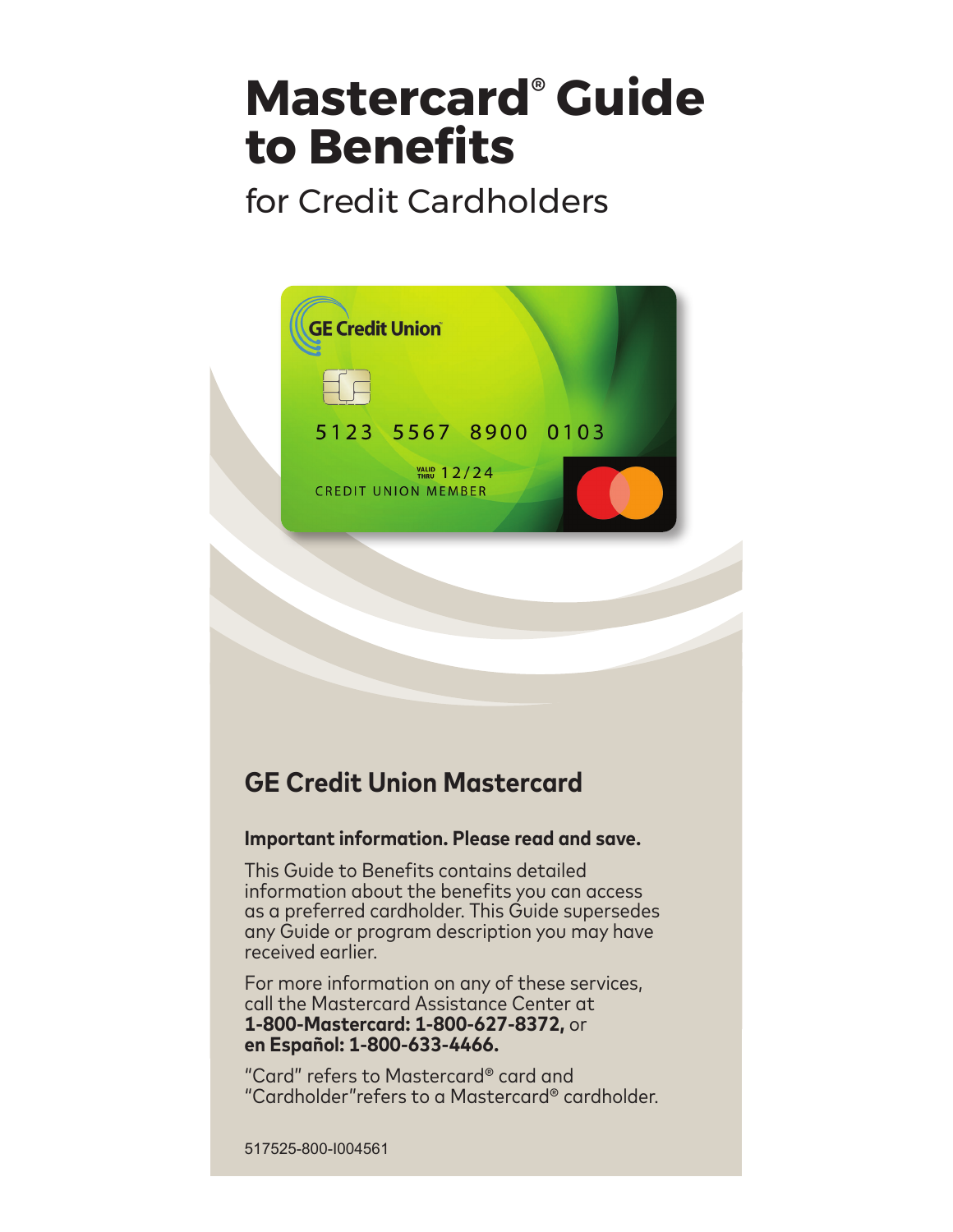#### Key Terms

Throughout this document, You and Your refer to the **cardholder** or **authorized user** of the **covered card**. We, Us, and Our refer to New Hampshire Insurance Company, an AIG Company.

**Account Holder** means a person to whom an **Eligible Account** is issued and who holds the **Eligible Account** under his or her name.

**Administrator** means Sedgwick Claims Management Services, Inc. You may contact the **administrator** if you have questions regarding this coverage or would like to make a claim. The **administrator** can be reached by phone at **1-800-Mastercard**.

**Auction (online or live)** means a place or Internet site where items are sold through price bids, price quotes; or where prices fluctuate based on the number of people purchasing, or interested in purchasing a product. (Examples include, but are not limited to, Ebay, Ubid, Yahoo, public or private live **auctions**, etc.).

**Authorized Driver(s)** means a driver with a valid driver's license issued from their state of residence and indicated on the **rental agreement**.

**Authorized User (MasterRental & Satisfaction Guarantee)** means an individual who is authorized to make purchases on the **covered card** by the **cardholder** and is recorded by the Participating Organization on its records as being an **authorized user**.

**Authorized User (Purchase Assurance Plus)** means a person who is recorded as an **Authorized User** of an **Eligible Account** by the **Account Holder** and who is authorized by the **Account Holder** to make payments to the **Eligible Account**.

**Cardholder (MasterRental & Satisfaction Guarantee)** means the person who has been issued an account by the Participating Organization for the **covered card**.

**Cardholder (Purchase Assurance Plus)** means the **Account Holder** or **Authorized User** of an **Eligible Account** in good standing who is a U.S. citizen or a legal resident of the U.S. or a U.S. territory, including the District of Columbia, American Samoa, Puerto Rico, Guam, the U.S. Virgin Islands, and the Northern Mariana Islands.

**Covered Card (MasterRental & Satisfaction Guarantee)** means the Mastercard card.

**Covered Card (Purchase Assurance Plus)** means the Mastercard card linked to Your **Eligible Account**.

**Covered Purchase** means an item that You purchase entirely with Your **Covered Card**.

**Damage (MasterRental & Satisfaction Guarantee)** means items that can no longer perform the function they were intended to do in normal service due to broken parts, material or structural failures.

**Damage (Purchase Assurance Plus)** means broken parts or material or structural failures that cause an item to no longer perform its intended function in normal service.

**Date of Purchase** means the date You paid for and received a **Covered Purchase**, or the date of delivery and personal acceptance of the **Covered Purchase**, whichever is later.

**Eligible Account** means the account associated with a U.S. issued credit card, debit card, checking account, line of credit, certificate of deposit, or other account that is eligible for coverage under the **Group Policy**.

#### **Evidence of Coverage (EOC) (MasterRental & Satisfaction**

**Guarantee)** means the document describing the terms, conditions, and exclusions. The **EOC**, Key Terms, and Legal Disclosures are the entire agreement between You and Us. Representations or promises made by anyone that are not contained in the **EOC**, Key Terms, or Legal Disclosures are not a part of your coverage.

**Evidence of Coverage (EOC) (Purchase Assurance Plus)**

means the summary of benefits set forth below which describe the terms, conditions, limitations and exclusions of the coverage provided to You at no additional charge under the **Group Policy**. Representations or promises made by anyone that are not contained in the **Group Policy** are not part of Your coverage. In the event the **EOC**, Key Terms, or Legal Disclosures of this Guide to Benefits conflict with the provisions of the **Group Policy**, the terms of the **Group Policy** govern Your coverage.

**Group Policy** means the Purchase Protection/Security/ Assurance Insurance Policy entered between New Hampshire Insurance Company, an AIG Company, and Mastercard Insurance Master Trust.

**Rental Agreement** means the entire agreement or contract that you receive when renting a **vehicle** from a **vehicle** rental agency that describes in full all of the terms and conditions of the rental, as well as the responsibility of all parties under the **rental agreement**.

**Stolen (MasterRental)** means items that are taken by force and/or under duress or the disappearance of the item from a known place under circumstances that would indicate the probability of theft.

**Stolen (Purchase Assurance Plus)** means **Covered Purchases** that are taken by force or under duress or the disappearance of the item from a known place under circumstances that would indicate the probability of theft and for which a police report was filed.

**United States Dollars (USD)** means the currency of the United States of America.

**Vehicle** means a land motor **vehicle** with four wheels that is designed for use on public roads and intended for use on a bound surface such as concrete and tarmac. This includes minivans and sport utility **vehicles** that are designed to accommodate less than nine (9) passengers.

#### MasterRental Coverage

#### **Evidence of Coverage**

Pursuant to the below terms and conditions, when you rent a **vehicle** for fifteen (15) consecutive days or less with your **covered card**, you are eligible for benefits under this coverage.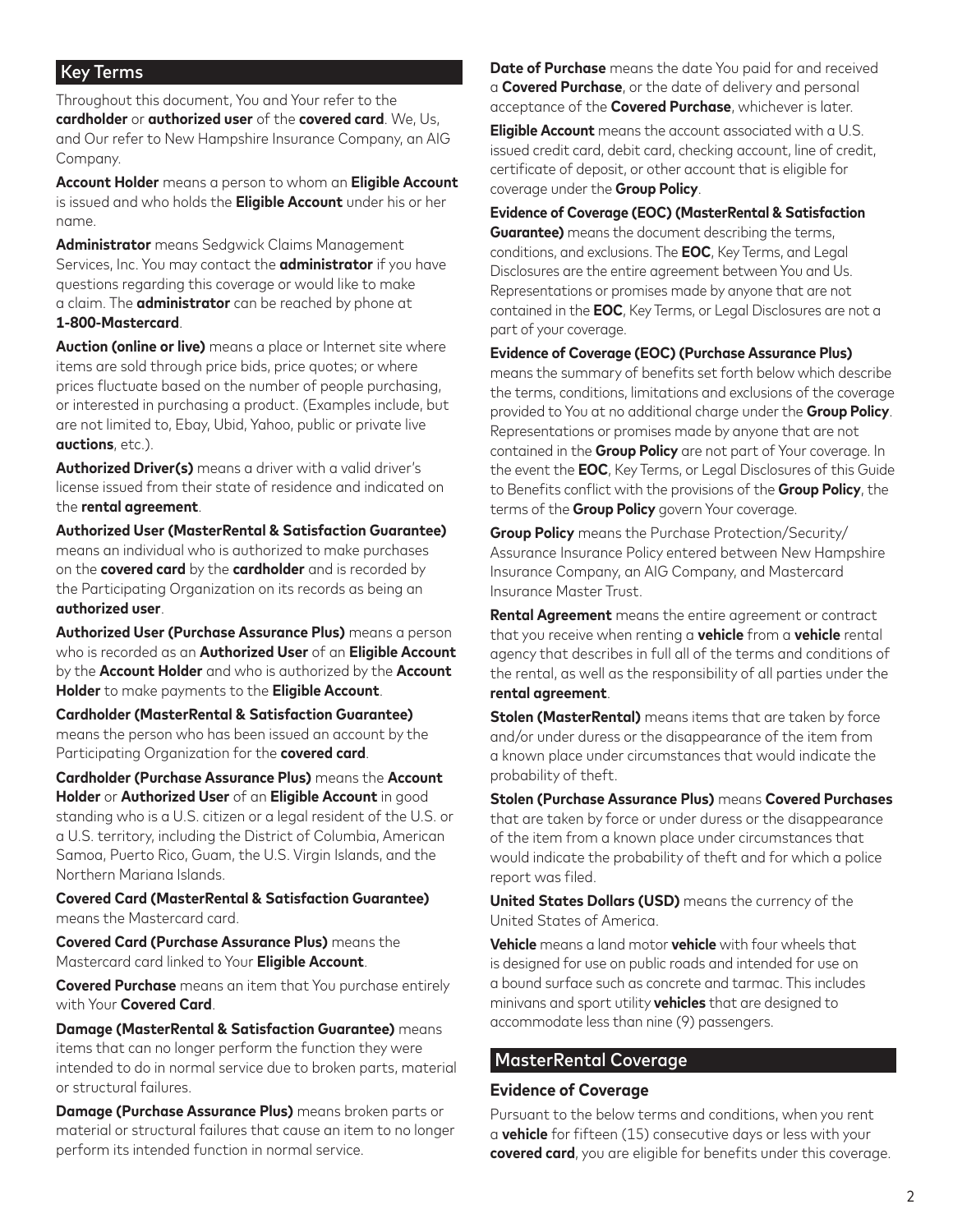Refer to Key Terms for the definitions of you, your, we, us, our, and words that appear in bold and Legal Disclosures.

#### **A. To get coverage:**

You must initiate and then pay for the entire **rental agreement** (tax, gasoline, and airport fees are not considered rental charges) with your **covered card** and/or the accumulated points from your **covered card** at the time the **vehicle** is returned. If a rental company promotion/discount of any kind is initially applied toward payment of the rental **vehicle**, at least one (1) full day of rental must be billed to your **covered card**.

You must decline the optional collision/**damage** waiver (or similar coverage) offered by the rental company.

You must rent the **vehicle** in your own name and sign the **rental agreement**.

Your **rental agreement** must be for a rental period of no more than fifteen (15) consecutive days. Rental periods that exceed or are intended to exceed fifteen (15) consecutive days are not covered.

#### **B. The kind of coverage you receive:**

We will pay for the following on a secondary basis:

- **•**Physical **damage** and theft of the **vehicle**, not to exceed the limits outlined below.
- **•**Reasonable loss of use charges imposed by the **vehicle** rental company for the period of time the rental **vehicle** is out of service. Loss of use charges must be substantiated by a location and class-specific fleet utilization log.
- **•**Towing charges to the nearest collision repair facility.

This coverage is not all-inclusive, which means it does not cover such things as personal injury, personal liability, or personal property. It does not cover you for any **damages** to other **vehicles** or property. It does not cover you for any injury to any party.

#### **C. Coordination of benefits:**

When MasterRental is provided on a secondary basis and a covered loss has occurred, the order in which benefits are determined is as follows:

- 1. You or an **authorized driver's** primary auto insurance;
- 2. Collision/**damage** waiver provided to you by the rental agency;
- 3. Any other collectible insurance;
- 4. The coverage provided under this **EOC**.

If you or an **authorized driver's** primary auto insurance or other coverage has made payments for a covered loss, we will cover your deductible and any other eligible amounts, described in Section B, not covered by the other insurance.

Note: In certain parts of the United States and Canada, losses to rental **vehicles** that are covered by your personal **vehicle** insurance policy liability section may not be subject to a deductible, which means that you may not receive any benefits from this program. Contact your insurance provider for full coverage details pertaining to your personal **vehicle** liability insurance policy (or similar coverage).

If you have no other insurance or your insurance does not cover you in territories or countries outside of the United States, coverage is considered primary coverage.

#### **D. Who is covered:**

The **covered card cardholder** and those designated in the **rental agreement** as **authorized drivers**.

#### **E. Excluded rental vehicles:**

- **•**All trucks, pickups, full-size vans mounted on truck chassis (including, but not limited to, Ford EconoVan), cargo vans, campers, off-road **vehicles**, and other recreational **vehicles**.
- **•**All sport utility trucks. These are **vehicles** that have been, or can be converted to an open, flatbed truck (including, but not limited to, Chevy Avalanche, GMC Envoy, and Cadillac Escalade EXT).
- **•**Trailers, motorbikes, motorcycles, and any other **vehicle** having fewer than four (4) wheels.
- **•**Antique **vehicles** (**vehicles** that are more than twenty (20) years old or have not been manufactured for at least ten (10) years), or limousines.

#### **F. Where you are covered:**

Coverage is available worldwide.

Coverage is not available in countries where:

- a) This **EOC** is prohibited by that country's law; or
- b) The terms of the **EOC** are in conflict with the laws of that country.

#### **G. Coverage limitations:**

We will pay the lesser of the following:

- a) The actual repair amount;
- b) Wholesale market value less salvage and depreciation;
- c) The rental agency's purchase invoice less salvage and depreciation.

In addition, coverage is limited to \$500 per incident for reasonable loss of use charges imposed by the **vehicle** rental company for the period of time the rental **vehicle** is out of service.

We will not pay for or duplicate the collision/**damage** waiver coverage offered by the rental agency.

#### **H. What is NOT covered:**

- **•**Any personal item **stolen** from the interior or exterior of rental **vehicles**.
- **•Vehicle** keys or portable Global Positioning Systems (GPS).
- **•Vehicles** not rented by the **cardholder** or **authorized user** on the **covered card**.
- **•**Any person not designated in the **rental agreement** as an **authorized driver**.
- **•**Any obligations you assume other than what is specifically covered under the **rental agreement** or your primary **vehicle** insurance or other indemnity policy.
- **•**Any violation of the written terms and conditions of the **rental agreement**.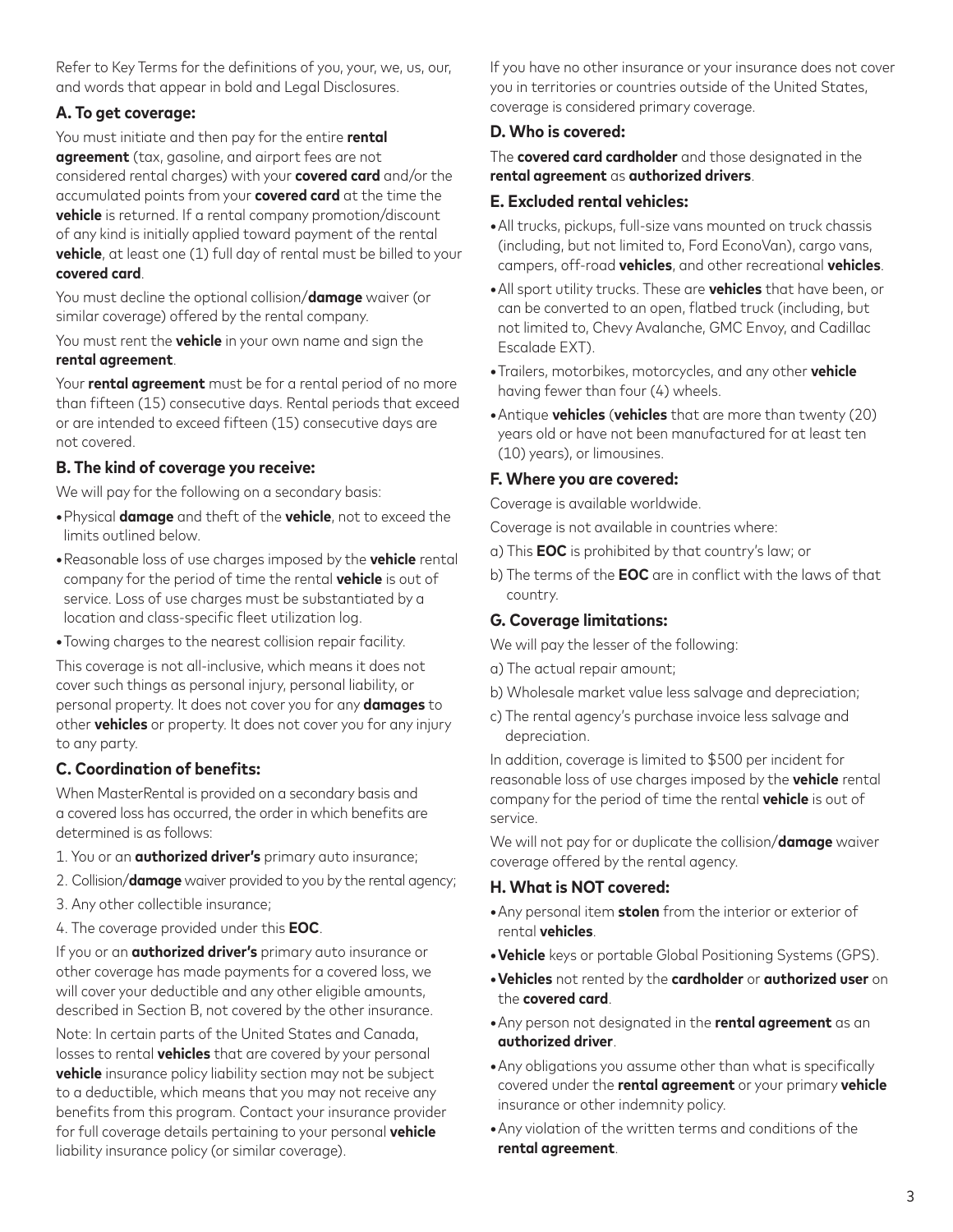- **•**Any loss that occurs while driving under the influence of drugs or alcohol.
- **•**Any loss associated with racing or reckless driving.
- **•**Losses involving the theft of the rental **vehicle** when you or an **authorized driver** cannot produce the keys to the rental **vehicle** at the time of reporting the incident to the police and/or rental agency, as a result of negligence.
- **•**Mechanical failures caused by wear and tear, gradual deterioration, or mechanical breakdown.
- **•**Subsequent **damages** resulting from a failure to protect the rental **vehicle** from further **damage**.
- **•**Blowouts or tire/rim **damage** that is not caused by theft or vandalism or is not a result of a **vehicle** collision causing tire or rim **damage**.
- **•**Rental **vehicles** where collision/**damage** waiver coverage (or similar coverage) was accepted/purchased by you.
- **•**Any **damage** that is of an intentional or non-accidental nature, caused by you or an **authorized driver** of the rental **vehicle**.
- **•**Depreciation, diminishment of value, administrative, storage, or other fees charged by the **vehicle** rental company.
- **•Vehicles** with a **rental agreement** that exceeds or is intended to exceed a rental period of fifteen (15) consecutive days from a rental agency.
- **•**Losses resulting from any kind of illegal activity.
- **•Damage** sustained on any surface, other than a bound surface such as concrete or tarmac.
- **•Damage** sustained on any road not regularly maintained by a municipal, state, or federal entity.
- **•**Losses as a result of war or hostilities of any kind (including, but not limited to, invasion, terrorism, rebellion, insurrection, riot, or civil commotion); confiscation or **damage** by any government, public authority, or customs official; risks of contraband; illegal activity or acts.
- **•**Any loss involving the rental **vehicle** being used for hire, for commercial use, or as a public or livery conveyance.
- **•**Theft of, or **damage** to, unlocked or unsecured **vehicles**.
- **•**Value-added tax, or similar tax, unless reimbursement of such tax is required by law.

#### **I. How to file a claim:**

- **•**Visit **www.mycardbenefits.com** or call **1-800-Mastercard** to open a claim. You must report the claim within sixty (60) days of the loss or the claim may not be honored.
- **•**You may choose to assign your benefits under this insurance program to the rental agency from which you rented your **vehicle**. Please contact us or our designated representative for further details.
- **•**Submit the following documentation within one hundred and eighty (180) days of the incident or the claim may not be honored:
- o Receipt showing the **vehicle** rental.
- o Statement showing the **vehicle** rental.
- o The **rental agreement** (front and back).
- o Copy of Your valid driver's license (front and back).
- o Copy of the declarations page of any primary **vehicle** insurance and other valid insurance or coverage.
- o Police report when the **vehicle** is **stolen**, vandalized (regardless of the **damage**), or involved in a collision that requires the **vehicle** to be towed, in a multi-**vehicle** collision, or the **vehicle** is not drivable.
- o Itemized repair estimate from a factory authorized collision repair facility.
- o Copy of the **vehicle** rental company promotion/discount, if applicable.
- o Copy of the **vehicle** rental location class specific fleet utilization log, if loss of use charges are being claimed. You must secure this log from the rental agency.
- o Any other documentation that may be reasonably requested by us or our **administrator** to validate a claim.

#### Legal Disclosure

This Guide to Benefits is not, by itself, a policy or contract of insurance or other contract.

Benefits are provided to you, the account holder, at no additional charge. Non-insurance services may have associated costs, which will be your responsibility (for example, legal referrals are free, but the lawyer's fee is your responsibility).

The insurance benefits are provided under a group policy issued by New Hampshire Insurance Company, an AIG company. This Guide to Benefits is a summary of benefits provided to you. The attached Key Terms and **EOC** is governed by the Group Policy.

**Effective date of benefits:** Effective July 1, 2019, this Guide to Benefits replaces all prior disclosures, program descriptions, advertising, and brochures by any party. The Policyholder and the insurer reserve the right to change the benefits and features of these programs at any time. Notice will be provided for any changes.

**Cancellation:** The Policyholder can cancel these benefits at any time or choose not to renew the insurance coverage for all **cardholders**. If the Policyholder does cancel these benefits, you will be notified in advance. If the insurance company terminates, cancels, or chooses not to renew the coverage to the Policyholder, you will be notified as soon as is practicable. Insurance benefits will still apply for any benefits you were eligible for prior to the date of such terminations, cancellation, or non-renewal, subject to the terms and conditions of coverage.

**Benefits to you:** These benefits apply only to the **cardholder** whose cards are issued by U.S. financial institutions. The United States is defined as the fifty (50) United States, the District of Columbia, American Samoa, Puerto Rico, Guam, and the U.S. Virgin Islands. No person or entity other than the **cardholder** shall have any legal or equitable right, remedy, or claim for benefits, insurance proceeds and damages under or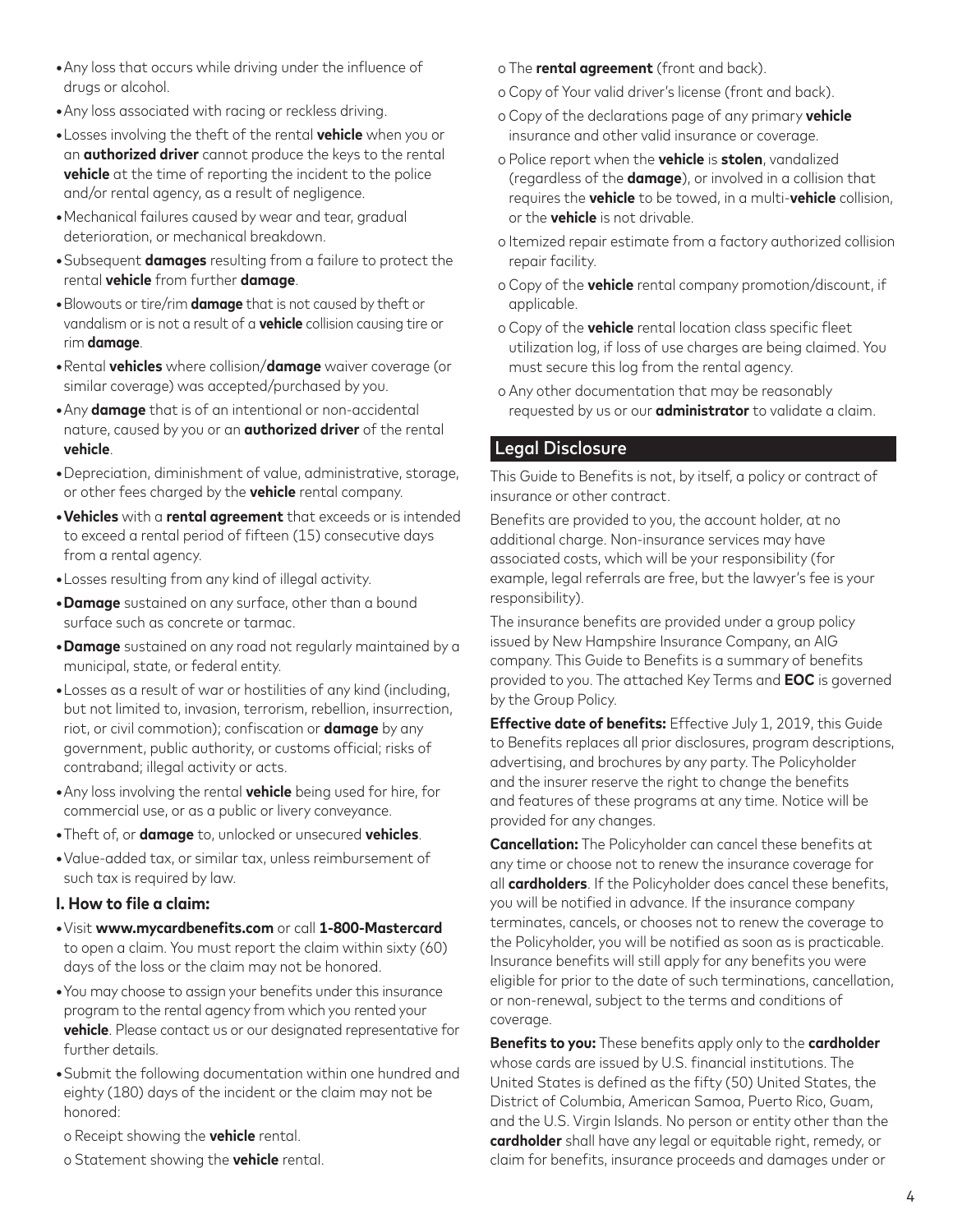arising out of these programs. These benefits do not apply if your card privileges have been cancelled. However, insurance benefits will still apply for any benefit you were eligible for prior to the date that your account is suspended or cancelled, subject to the terms and conditions of coverage.

**Transfer of rights or benefits:** No rights or benefits provided under these insurance benefits may be assigned without the prior written consent of the claim **administrator** for these benefits.

**Misrepresentation and Fraud:** Benefits shall be void if the **cardholder** has concealed or misrepresented any material facts concerning this coverage.

**Dispute Resolution – Arbitration:** This **EOC** requires binding arbitration if there is an unresolved dispute concerning this **EOC** (including the cost of, lack of, or actual repair or replacement arising from a loss or breakdown). Under this Arbitration provision, You give up your right to resolve any dispute arising from this **EOC** by a judge and/or a jury. You also agree not to participate as a class representative or class member in any class action litigation, any class arbitration or any consolidation of individual arbitrations. In arbitration, a group of three (3) arbitrators (each of whom is an independent, neutral third party) will give a decision after hearing the parties' positions. The decision of a majority of the arbitrators will determine the outcome of the arbitration and the decision of the arbitrators shall be final and binding and cannot be reviewed or changed by, or appealed to, a court of law.

To start arbitration, the disputing party must make a written demand to the other party for arbitration. This demand must be made within one (1) year of the earlier of the date the loss occurred or the dispute arose. The parties will each separately select an arbitrator. The two (2) arbitrators will select a third arbitrator called an "umpire." Each party will each pay the expense of the arbitrator selected by that party. The expense of the umpire will be shared equally by the parties. Unless otherwise agreed to by the parties, the arbitration will take place in the county and state in which You live. The arbitration shall be governed by the Federal Arbitration Act (9 U.S.C.A. § 1 et. seq.) and not by any state law concerning arbitration. The rules of the American Arbitration Association **(www.adr. org)** will apply to any arbitration under this **EOC**. The laws of the state of New York (without giving effect to its conflict of law principles) govern all matters arising out of or relating to this **EOC** and all transactions contemplated by this **EOC**, including, without limitation, the validity, interpretation, construction, performance and enforcement of this **EOC**.

**Due Diligence:** All parties are expected to exercise due diligence to avoid or diminish any theft, loss or damage to the property insured under these programs. "Due diligence" means the performance of all vigilant activity, attentiveness, and care that would be taken by a reasonable and prudent person in the same or similar circumstances in order to guard and protect the item.

**Subrogation:** If payment is made under these benefits, the insurance company is entitled to recover such amounts from other parties or persons. Any party or **cardholder** who receives payment under these benefits must transfer to the insurance company his or her rights to recovery against any other party or person and must do everything necessary to secure these rights and must do nothing that would jeopardize them, or these rights will be recovered from the **cardholder**.

**Salvage:** If an item is not repairable, the claim **administrator** may request that the **cardholder** or gift recipient send the item to the **administrator** for salvage at the **cardholder's** or gift recipient's expense. Failure to remit the requested item for salvage to the claim **administrator** may result in denial of the claim.

**Other Insurance:** Coverage is secondary to and in excess of any other applicable insurance or indemnity available to You. Coverage is limited to only those amounts not covered by any other insurance or indemnity. It is subject to the conditions, limitations, and exclusions described in this document. In no event will this coverage apply as contributing insurance. This Other Insurance clause will take precedence over a similar clause found in other insurance or indemnity language.

In no event will these insurance benefits apply as contributing insurance. The non-contribution insurance clause will take precedence over the noncontribution clause found in any other insurance policies.

**Severability of Provisions:** If in the future any one or more of the provisions of this Guide to Benefits is, to any extent and for any reason, held to be invalid or unenforceable, then such provision(s) shall be deemed "severable" from the remaining provisions of the Guide. In that event, all other provisions of this Guide shall remain valid and enforceable.

Benefits listed in this Guide to Benefits are subject to the conditions, limitations, and exclusions described in each benefit section. **Receipt and/or possession of this Guide to Benefits does not guarantee coverage or coverage availability**.

This Guide is intended as a summary of services, benefits, and coverages and, in case of a conflict between the Guide and the master insurance policies, or an issuer's, or the Mastercard actual offerings, such master policies or actual offering shall control. Provision of services is subject to availability and applicable legal restrictions.

#### Purchase Assurance Plus

#### **Evidence of Coverage**

Refer to Key Terms for the definitions of You, Your, We, Us, Our, and words that appear in bold. This **EOC** is subject to the Legal Disclosures set forth below.

#### **A. To get coverage:**

**•**You must purchase the **Covered Purchase** entirely with Your **Covered Card** — or in combination with Your **Covered Card** and accumulated points on Your **Covered Card** — for yourself or to give as a gift. Coverage only extends to losses incurred by a person other than You if You gift the **Covered Purchase** to that person and that person adheres to the terms and conditions of this program.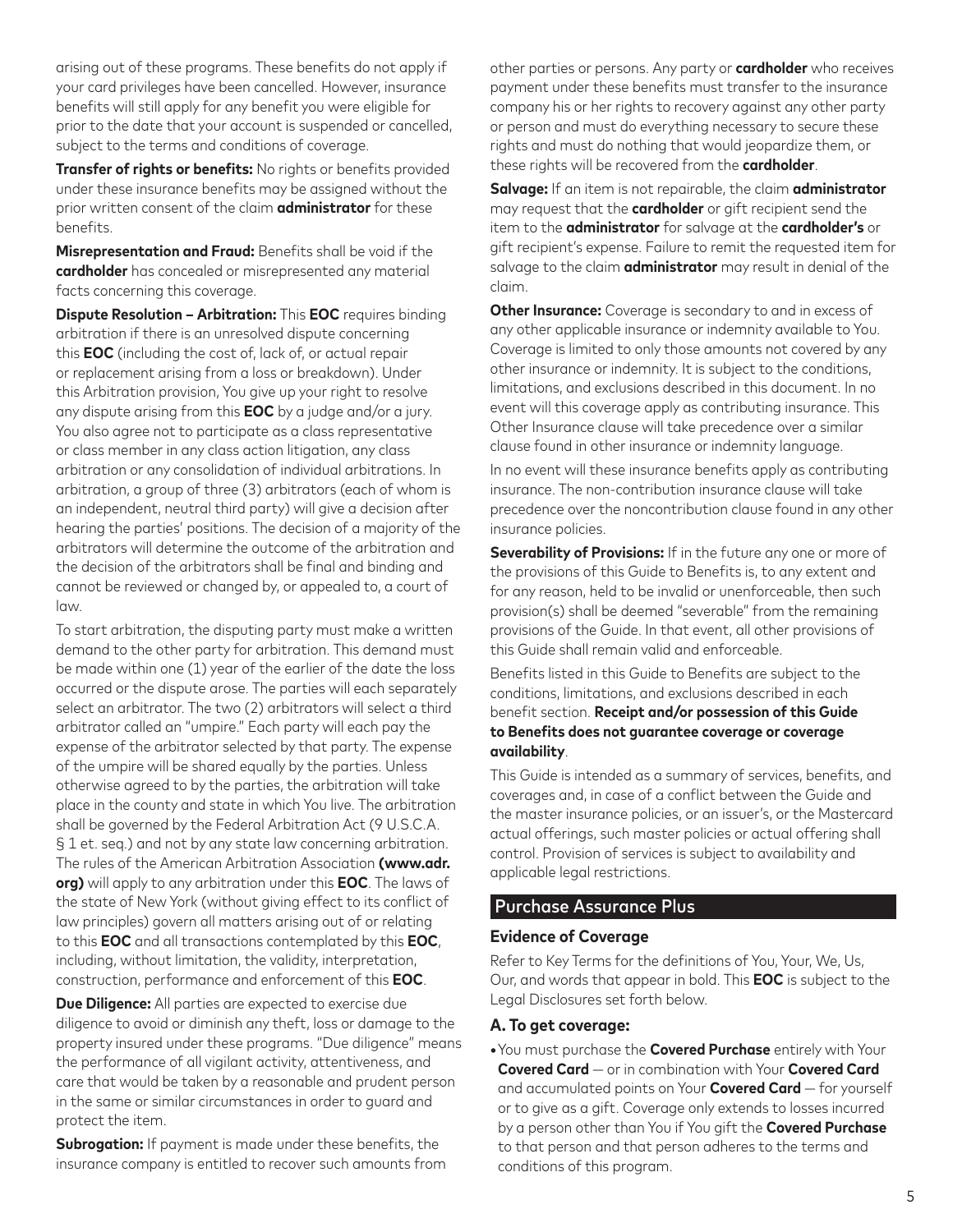**•**Your coverage terminates on any of the following dates: The date You no longer qualify as a **Cardholder**; the date Your participating organization determines that Your **Covered Card** is ineligible; the date Your participating organization ceases to pay premium on the **Group Policy**; the date Your participating organization ceases to participate in the **Group Policy**; or the date the **Group Policy** is terminated.

#### **B. The kind of coverage You receive:**

**•**Subject to this **EOC's** limitations and exclusions, We will reimburse You for the costs to repair or replace a **Covered Purchase** if the **Covered Purchase** is **Stolen** or **Damaged** within ninety (90) days from the **Date of Purchase**, as indicated on Your receipt.

# **C. Coverage limitations:**

- **•**Coverage is limited to the lesser of the following amounts per claim:
- o The actual cost of the **Covered Purchase** charged to Your **Covered Card**;
- o The actual cost to repair the **Covered Purchase** or to replace the **Covered Purchase** with an item of like kind and quality; or
- o A maximum liability per claim of \$1,000 per item.
- **•**Coverage is limited to a maximum liability of \$25,000 per Covered Card per twelve (12) month period.
- **•**Coverage for **Covered Purchases** that consist of articles in a pair or set will be limited to the cost of repair or replacement of the specific part(s) that are **Stolen** or **Damaged**, unless the articles cannot be used individually or cannot be replaced or repaired individually; provided, however, coverage for items of jewelry or fine arts consisting of articles in a pair, set, or collection will not exceed the cost of any particular parts that are **Stolen** or **Damaged**, subject to the limitations set forth above and without reference to any special value that the articles may have as part of a pair, set, or collection.
- **•**Coverage is secondary to and in excess of any other applicable insurance or indemnity available to You or the gift recipient. Coverage is limited to only those amounts not covered by any other insurance or indemnity. It is subject to the conditions, limitations, and exclusions described in this document. In no event will this coverage apply as contributing insurance. This non-contribution clause will take precedence over a similar clause found in other insurance or indemnity language.

# **D. What is NOT covered:**

- **•**Items that are lost or mysteriously disappear (i.e. the vanishing of a purchased item in an unexplained manner where there is an absence of evidence of a wrongful act by a person or persons).
- **•**Items that are **Stolen** from any location or place (including exercise facilities, places of employment, schools, or places of worship) due to Your lack of due diligence.
- **•**Losses due to normal wear and tear, misuse, gradual deterioration, or abuse.
- **•**Losses resulting from any intentional, dishonest, fraudulent, or criminal act committed or arranged by You.
- **•**Losses that cannot be verified or substantiated.
- **•**Items covered by a manufacturer's recall or class action suit.
- **•**Items that You **Damage** through alteration (including cutting, sawing, shaping).
- **•**Used or antique items and collectibles of any kind (such as items designed for people to collect or items that over time become collectibles).
- **•**Recycled, previously owned, refurbished, rebuilt, or remanufactured items.
- **•**Items **Stolen** from the interior or exterior of a watercraft/ boat, aircraft, common carrier, motorcycle, automobile, or any other motor vehicles.
- **•**Motorized vehicles, including automobiles, watercraft/boats, aircraft, and motorcycles, or their motors, equipment, or accessories, including trailers and other items that can be towed by or attached to any motorized vehicle. Motorized equipment not designed for transportation and used solely for the upkeep and maintenance of a residence is eligible for coverage (including snow throwers, lawn mowers, and hedge trimmers).
- **•**Land, any buildings (including homes and dwellings), permanently installed items, fixtures, or structures.
- **•**Traveler's checks, cash, tickets of any kind (e.g., for airlines, sporting events, concerts, or lottery), credit or debit cards, negotiable instruments, bullion, rare or precious metals, stamps, coins, currency or its equivalent.
- **•**Animals and living plants, insects, or pets.
- **•**Perishables and consumables (including perfumes, cosmetics, and limited-life items, such as rechargeable batteries).
- **•**Items purchased for resale, rental, professional or commercial use.
- **•**Professional services (including the performance or rendering of labor or maintenance; repair or installation of products, goods, or property; professional advice of any kind, including, but not limited to, information/services or advice secured from any help or support line or technical support for software, hardware, or any other peripherals).
- **•**Application programs, computer programs, operating software, and other software.
- **•**Losses resulting from war or hostilities of any kind (including, but not limited to, invasion, rebellion, insurrection, riot, or civil commotion); confiscation by the authorities; risks of contraband; abuse, fraud, illegal activity or acts.
- **•**Losses caused by power surge, contamination by radioactive or hazardous substances, including mold.
- **•**Direct or indirect loss resulting from any Acts of God (including, but not limited to, flood, hurricane, lightning, and earthquake).
- **•**Losses caused by liquids, fluids, oils, chemicals, or bodily fluids/excretions.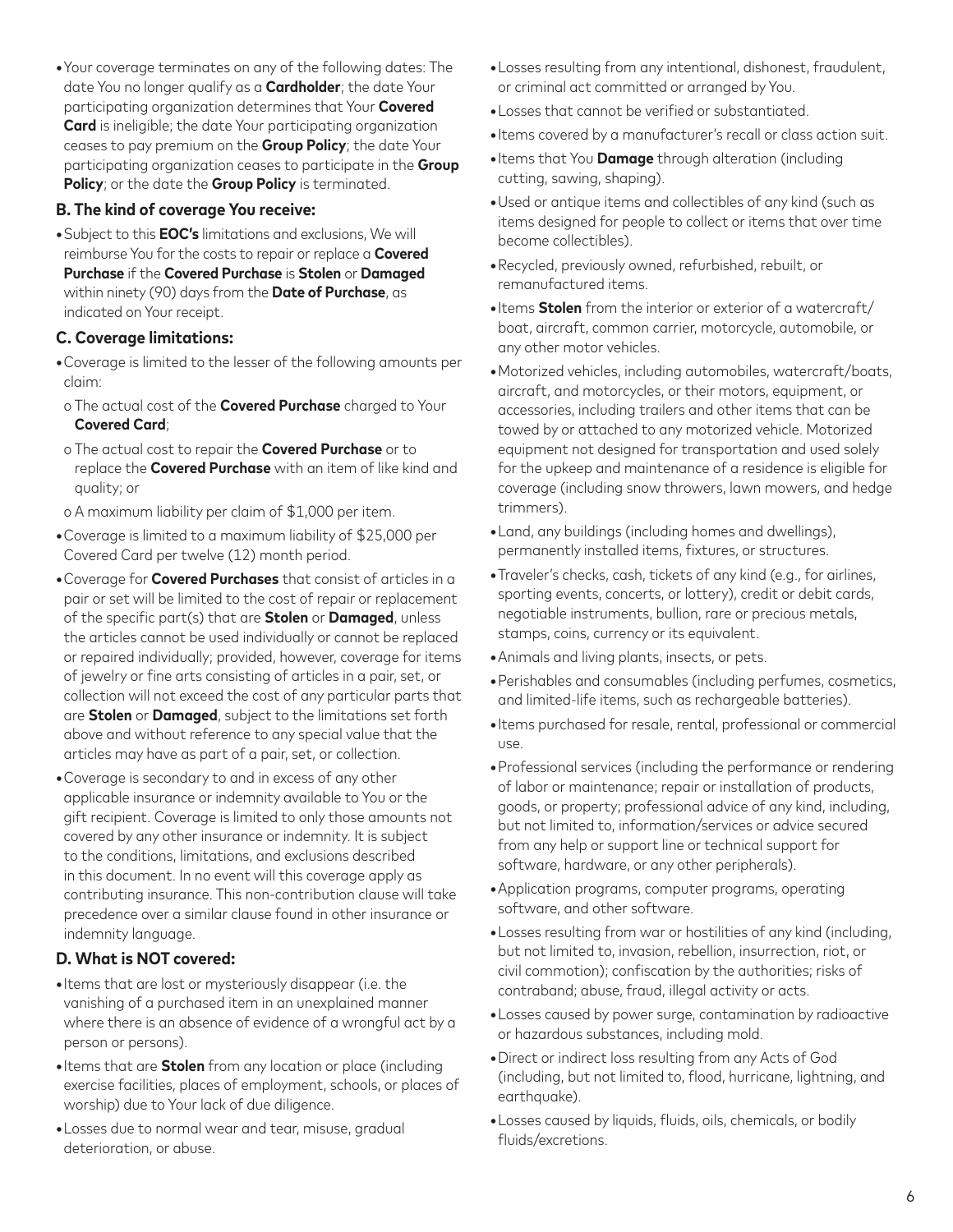- **•**Game animals or specimens preserved for display (e.g., fish, birds, reptiles, or mammals).
- **•**Items **Stolen** or **Damaged** at a new home construction site.
- **•**Rented, leased, or borrowed items.
- **•**Any shipping charges, transportation and delivery charges, or promised time frames for delivery, whether or not stated or covered by the manufacturer's warranty.In addition, We shall not be deemed to provide cover and We shall not be liable to pay any claim or provide any benefit under the **Group Policy** to the extent that the provision of such cover, payment of such claim or provision of such benefit would expose Us, Our parent company or its ultimate controlling entity to any sanction, prohibition or restriction under United Nations resolutions or the trade or economic sanctions, laws or regulations of the European Union or the United States of America.

#### **E. How to file a claim:**

- **•**Call **1-800-Mastercard** or go to **www.mycardbenefits.com** to open a claim. You must report the claim within sixty (60) days of the loss, or as soon as reasonably possible, or the claim may not be honored.
- **•**Submit written proof of loss within one hundred and eighty (180) days after the date of loss or the claim may not be honored. Required documentation may include the following:
- o Repair estimate for **Damaged** item(s).
- o Photograph clearly showing **Damage**, if applicable.
- o Receipt showing purchase of covered item(s).
- o Statement showing purchase of covered item(s).
- o Report from police listing any items **Stolen**.
- o Copy of the declarations page of any applicable insurance or protection (including, but not limited to, homeowner's, renter's, or auto insurance policy).
- o Any other documentation that may be reasonably requested by Us or Our **Administrator** to validate a claim.

#### Legal Disclosure

This Guide to Benefits is not, by itself, a policy or contract of insurance or other contract.

Benefits are provided to You, the **Cardholder**, at no additional charge. Non-insurance services may have associated costs, which will be Your responsibility.

The insurance benefits are provided under the **Group Policy** issued by New Hampshire Insurance Company, an AIG company. This Guide to Benefits is a summary of benefits provided to You. The attached Key Terms and **EOC** are governed by the **Group Policy**.

**Effective date of benefits:** This Guide to Benefits replaces all prior disclosures, program descriptions, advertising, and brochures by any party. The Policyholder and the insurer reserve the right to change the benefits and features of these programs at any time. Notice will be provided for any changes.

**Cancellation:** The Policyholder may cancel these benefits at any time or choose not to renew the insurance coverage for all **Covered Cards**. If the Policyholder cancels these benefits, You will be notified in advance. If We terminate, cancel, or choose not to renew the coverage to the Policyholder, You will be notified as soon as is practicable. Insurance benefits will still apply for any eligible coverage that attaches prior to the date of such termination, cancellation, or non-renewal, subject to the terms and conditions of coverage.

**Benefits to You:** These benefits apply only to U.S. issued **Covered Cards**. No person or entity other than You shall have any legal or equitable right, remedy, or claim for benefits, insurance proceeds and **Damages** under or arising out of these programs. These benefits do not apply if Your card privileges have been cancelled. However, insurance benefits will still apply for any benefit You were eligible for prior to the date that Your account is suspended or cancelled, subject to the terms and conditions of coverage.

**Transfer of rights or benefits:** The **Group Policy** is not assignable, but the benefits may be assigned.

**Intentional Misrepresentation and Fraud:** If any request for benefits made under the **Group Policy** is determined to be fraudulent, or if any fraudulent means or devices are used by You or anyone qualifying as an insured to obtain benefits under the **Group Policy**, all benefits will be forfeited. No coverage is provided if You or anyone qualifying as an insured does the following: (1) conceals or misrepresents any fact upon which We rely, if the concealment or misrepresentation is material and is made with the intent to deceive; or (2) conceals or misrepresents any fact that contributes to the loss.

**Due Diligence:** You must exercise or perform all vigilant activity, attentiveness, and care that would be exercised or performed by a reasonable and prudent person in the same or similar circumstances to avoid, diminish, or reduce any loss or **Damage** insured under the **Group Policy**.

**Legal Action:** No action at law or in equity may be brought to recover under the **Group Policy** prior to the expiration of sixty (60) days after written proof of loss has been furnished in accordance with the requirements of this Guide to Benefits. No such action may be brought after the expiration of three (3) years from the time written proof of loss is required to be furnished.

**Subrogation:** If payment is made under these benefits, We are entitled to recover such amounts, to the extent of Our payments, from other parties or persons. Any party or person who receives payment under these benefits must transfer to Us his or her rights to recovery against any other party or person and must do everything necessary to secure these rights and must do nothing that would jeopardize them.

**Salvage:** If an item is not repairable, We may request that You or the gift recipient send the item to Us for salvage at Your or the gift recipient's expense. Failure to remit the requested item for salvage to Us may result in denial of the claim.

Benefits listed in this Guide to Benefits are subject to the conditions, limitations, and exclusions described in each benefit section. **Receipt and/or possession of this Guide to Benefits does not guarantee coverage or coverage availability**.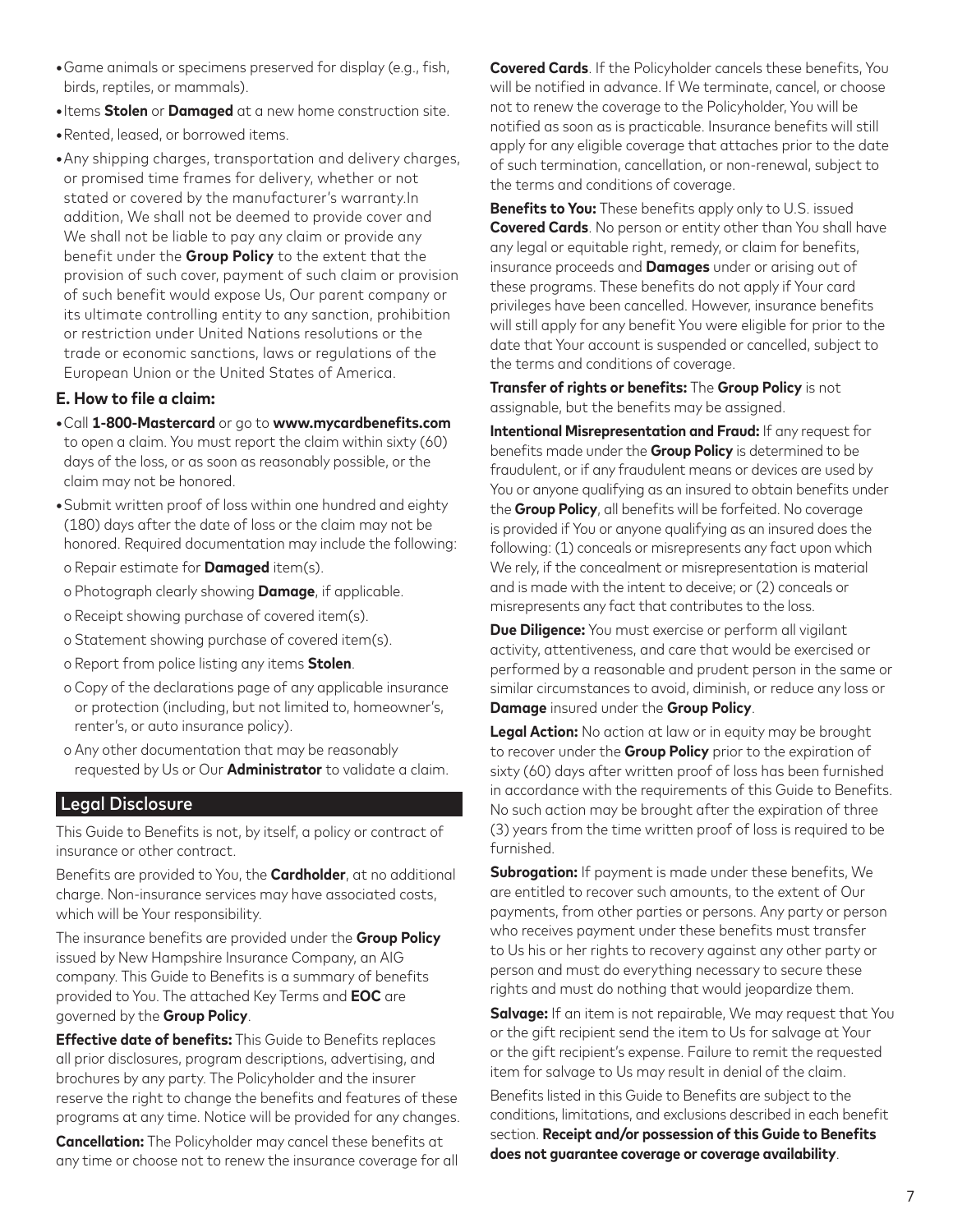This Guide is intended as a summary of services, benefits, and coverages and, in case of a conflict between the Guide and the **Group Policy**, the **Group Policy** shall control. Provision of services is subject to availability and applicable legal restrictions.

**Washington Residents:** For Washington residents only, **Evidence of Coverage (EOC)** means the section of this Guide to Benefits that describes the terms, conditions, and exclusions of Your coverage. The **EOC**, Key Terms, and Legal Disclosures are the entire agreement between You and Us. Representations or promises made by anyone that are not contained in the **EOC**, Key Terms, or Legal Disclosures are not part of Your coverage. In case of a conflict between this Guide to Benefits and the **Group Policy**, the Guide to Benefits shall control.

#### Satisfaction Guarantee

#### **Evidence of Coverage**

Refer to Key Terms for the definitions of you, your, we, us, our, and words that appear in bold and Legal Disclosures.

#### **A. To get coverage:**

**•**You must purchase the new item entirely with your **covered card** and/or accumulated points from your **covered card** for yourself or to give as a gift.

#### **B. The kind of coverage you receive:**

- **•**Purchases you make entirely with your **covered card** are covered for sixty (60) days from the date of purchase as indicated on your receipt for a full refund in the event that you are dissatisfied with your purchase and the store will not accept the item for return.
- **•**Items you purchase with your **covered card** and give as gifts also are covered.
- **•**This coverage is secondary to any other applicable insurance or coverage available to you or the gift recipient. Coverage is limited to only those amounts not covered by any other insurance or coverage.

#### **C. Coverage limitations:**

Coverage is limited to the actual cost of the item (excluding taxes, storage, shipping, and handling costs), up to \$250 per claim. There is a maximum of four (4) claim(s) per **cardholder** per twelve (12) month period. In no event will we pay more than the purchase price of the item.

Items must be purchased from a store that provides a return or exchange policy of at least ten (10) days.

Items must be returned undamaged, in good working condition, and in their original and complete packaging. You are responsible for all mailing costs.

# **D. What is NOT covered:**

- **•**Damaged, defective, or non-working items.
- **•**Jewelry, art, used or antique items; collectibles of any kind (such as items designed for people to collect or items that over time become collectibles); recycled, previously owned, refurbished, rebuilt, or remanufactured items.
- **•**Customized/personalized, rare, one of a kind, or special order items.
- **•**Professional services, including workmanship, installation, professional advice/counseling, and technical support, or help line.
- **•**Items purchased for resale, professional, or commercial use.
- **•**Plants, shrubs, animals, pets, consumables, and perishables.
- **•**All types of stored data or music (including, but not limited to, computer software, DVDs, video cassettes, CDs, audio cassettes).
- **•**Motorized vehicles, including, but not limited to, automobiles, watercraft/boats, aircraft, and motorcycles, or their motors, equipment, or accessories.
- **•**Land, any buildings (including, but not limited to, homes and dwellings), permanently installed items, fixtures, or structures.
- **•**Game animals, pets, or specimens preserved for display (e.g., fish, birds, reptiles, or mammals).
- **•**Traveler's checks, tickets of any kind (e.g., for airlines, sporting events, concerts, or lottery), negotiable instruments, bullion, rare or precious metals, stamps, and coins, currency or its equivalent.
- **•**Shipping charges, taxes, storage fees, postage, transportation and delivery charges; promised time frames of delivery.
- **•**Products purchased at **auctions**.

#### **E. How to file a claim:**

- **•**Visit **www.mycardbenefits.com** or call **1-800-Mastercard** to open a claim. You must report the claim within sixty (60) days of the date of purchase or the claim may not be honored.
- **•**Submit the following documentation within one hundred and eighty (180) days of the date you report the claim:
- o Receipt showing the purchased item(s).
- o Statement showing the purchased item(s).
- o Itemized purchase receipt(s).
- o Written documentation from the store manager or equivalent on store letterhead documenting the refusal to accept the returned item.
- o A copy of the store's return policy.
- o Any other documentation that may be reasonably requested by us or our **administrator** to validate a claim.
- o You must send the item to us or our **administrator** before any claim will be paid. Item must be returned in its original packaging along with the original owner's manuals and warranty information. You are responsible for all mailing or shipping costs to us or our **administrator**. Items sent to us or our **administrator** will not be returned to you.

#### Legal Disclosure

This Guide to Benefits is not, by itself, a policy or contract of insurance orother contract.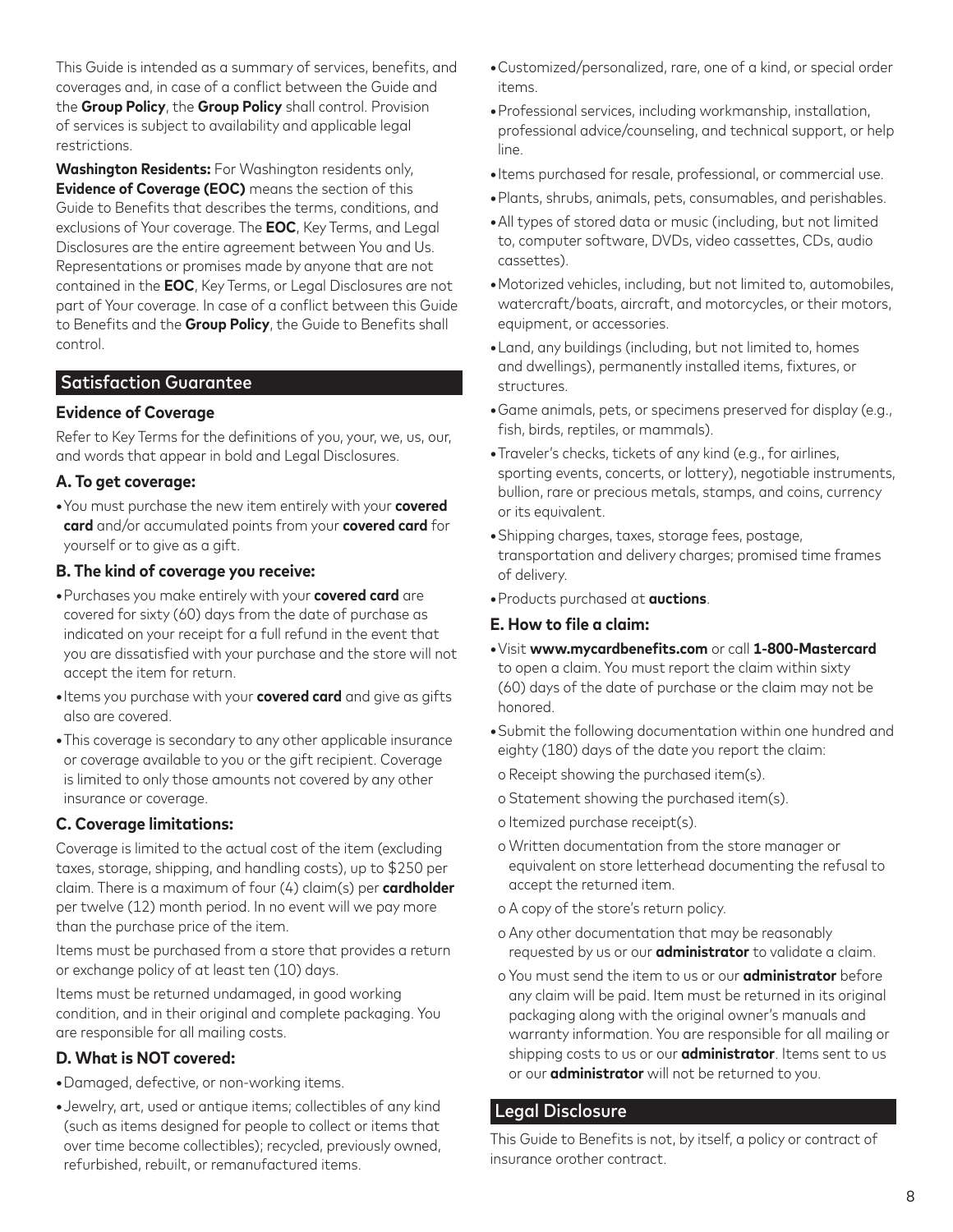Benefits are provided to you, the account holder, at no additional charge. Non-insurance services may have associated costs, which will be your responsibility (for example, legal referrals are free, but the lawyer's fee is your responsibility).

The insurance benefits are provided under a group policy issued by AIG WarrantyGuard, Inc., an AIG company. This Guide to Benefits is a summary of benefits provided to you. The attached Key Terms and **EOC** is governed by the Group Policy.

**Effective date of benefits:** Effective July 1, 2019, this Guide to Benefits replaces all prior disclosures, program descriptions, advertising, and brochures by any party. The Policyholder and the insurer reserve the right to change the benefits and features of these programs at any time. Notice will be provided for any changes.

**Cancellation:** The Policyholder can cancel these benefits at any time or choose not to renew the insurance coverage for all **cardholders**. If the Policyholder does cancel these benefits, you will be notified in advance. If the insurance company terminates, cancels, or chooses not to renew the coverage to the Policyholder, you will be notified as soon as is practicable. Insurance benefits will still apply for any benefits you were eligible for prior to the date of such terminations, cancellation, or non-renewal, subject to the terms and conditions of coverage.

**Benefits to you:** These benefits apply only to the **cardholder** whose cards are issued by U.S. financial institutions. The United States is defined as the fifty (50) United States, the District of Columbia, American Samoa, Puerto Rico, Guam, and the U.S. Virgin Islands. No person or entity other than the **cardholder** shall have any legal or equitable right, remedy, or claim for benefits, insurance proceeds and damages under or arising out of these programs. These benefits do not apply if your card privileges have been cancelled. However, insurance benefits will still apply for any benefit you were eligible for prior to the date that your account is suspended or cancelled, subject to the terms and conditions of coverage.

**Transfer of rights or benefits:** No rights or benefits provided under these insurance benefits may be assigned without the prior written consent of the claim administrator for these benefits.

**Misrepresentation and Fraud:** Benefits shall be void if the **cardholder** has concealed or misrepresented any material facts concerning this coverage.

**Dispute Resolution – Arbitration:** This **EOC** requires binding arbitration if there is an unresolved dispute concerning this **EOC** (including the cost of, lack of, or actual repair or replacement arising from a loss or breakdown). Under this Arbitration provision, You give up your right to resolve any dispute arising from this **EOC** by a judge and/or a jury. You also agree not to participate as a class representative or class member in any class action litigation, any class arbitration or any consolidation of individual arbitrations. In arbitration, a group of three (3) arbitrators (each of whom is an independent, neutral third party) will give a decision after hearing the parties' positions. The decision of a majority of the arbitrators will determine the outcome of the arbitration and the decision of the arbitrators

shall be final and binding and cannot be reviewed or changed by, or appealed to, a court of law.

To start arbitration, the disputing party must make a written demand to the other party for arbitration. This demand must be made within one (1) year of the earlier of the date the loss occurred or the dispute arose. The parties will each separately select an arbitrator. The two (2) arbitrators will select a third arbitrator called an "umpire." Each party will each pay the expense of the arbitrator selected by that party. The expense of the umpire will be shared equally by the parties. Unless otherwise agreed to by the parties, the arbitration will take place in the county and state in which You live. The arbitration shall be governed by the Federal Arbitration Act (9 U.S.C.A. § 1 et. seq.) and not by any state law concerning arbitration. The rules of the American Arbitration Association **(www.adr. org)** will apply to any arbitration under this **EOC**. The laws of the state of New York (without giving effect to its conflict of law principles) govern all matters arising out of or relating to this **EOC** and all transactions contemplated by this **EOC**, including, without limitation, the validity, interpretation, construction, performance and enforcement of this **EOC**.

**Due Diligence:** All parties are expected to exercise due diligence to avoid or diminish any theft, loss or damage to the property insured under these programs. "Due diligence" means the performance of all vigilant activity, attentiveness, and care that would be taken by a reasonable and prudent person in the same or similar circumstances in order to guard and protect the item.

**Subrogation:** If payment is made under these benefits, the insurance company is entitled to recover such amounts from other parties or persons. Any party or cardholder who receives payment under these benefits must transfer to the insurance company his or her rights to recovery against any other party or person and must do everything necessary to secure these rights and must do nothing that would jeopardize them, or these rights will be recovered from the **cardholder**.

**Salvage:** If an item is not repairable, the claim **administrator** may request that the **cardholder** or gift recipient send the item to the **administrator** for salvage at the **cardholder's** or gift recipient's expense. Failure to remit the requested item for salvage to the claim **administrator** may result in denial of the claim.

**Other Insurance:** Coverage is secondary to and in excess of any other applicable insurance or indemnity available to You. Coverage is limited to only those amounts not covered by any other insurance or indemnity. It is subject to the conditions, limitations, and exclusions described in this document. In no event will this coverage apply as contributing insurance. This Other Insurance clause will take precedence over a similar clause found in other insurance or indemnity language.

In no event will these insurance benefits apply as contributing insurance. The non-contribution insurance clause will take precedence over the noncontribution clause found in any other insurance policies.

**Severability of Provisions:** If in the future any one or more of the provisions of this Guide to Benefits is, to any extent and for any reason, held to be invalid or unenforceable, then such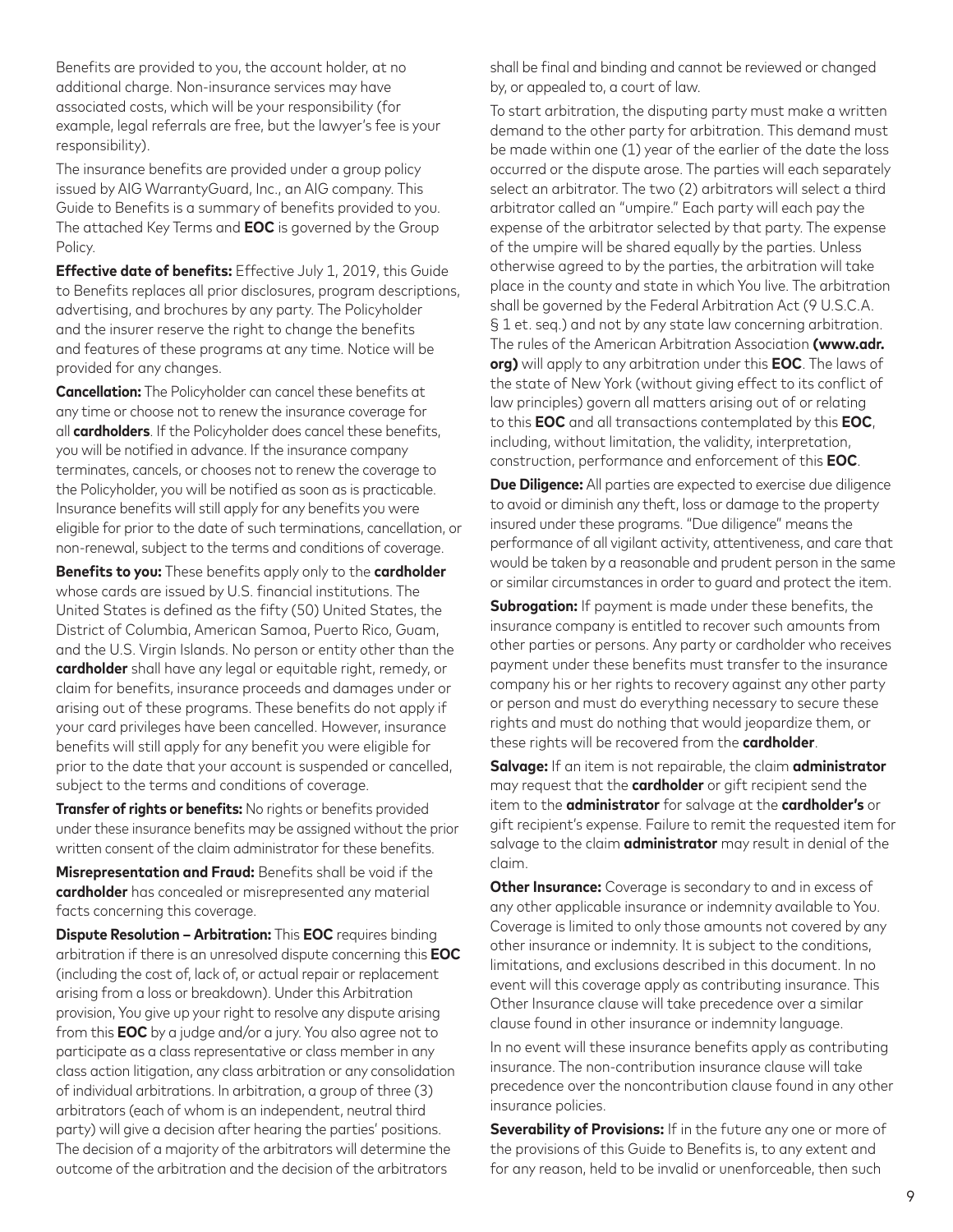provision(s) shall be deemed "severable" from the remaining provisions of the Guide. In that event, all other provisions of this Guide shall remain valid and enforceable.

Benefits listed in this Guide to Benefits are subject to the conditions, limitations, and exclusions described in each benefit section. **Receipt and/or possession of this Guide to Benefits does not guarantee coverage or coverage availability**.

This Guide is intended as a summary of services, benefits, and coverages and, in case of a conflict between the Guide and the master insurance policies, or an issuer's, or the Mastercard actual offerings, such master policies or actual offering shall control. Provision of services is subject to availability and applicable legal restrictions.

# Mastercard ID Theft Protection™

#### **Program Description:**

Mastercard ID Theft Protection alerts you to possible identity theft by monitoring the surface, dark and deep web, searching for compromised credentials and potentially damaging use of your registered personal information. It also provides you with resolution services should you find yourself a victim of identity theft.

#### **Eligibility:**

All Mastercard consumer credit **cardholders** in the US are eligible for this coverage. Enrollment is required.

#### **Service Provider:**

ID Theft Protection is provided by Generali Global Assistance, Inc. More information about this service provider is available at: **https://mastercardus.idprotectiononline.com/.**

#### **Access:**

To receive ID Theft Protection, you must enroll at: **https://mastercardus.idprotectiononline.com/.** ID Theft Protection is provided on a 24-hour basis, 365 days a year. Contact **1-800-Mastercard** if you believe you have been a victim of identity theft.

#### **Charges:**

There is no charge for ID Theft Protection, it is provided by your financial institution.

#### **Program Provisions for Mastercard ID Theft Protection:**

To receive ID Theft Protection, you must enroll as described above and such benefits related to ID Theft Protection accrue as of the date of enrollment. Mastercard ID Theft Protection is governed by the terms provided in this Guide to Benefits and the Terms and Conditions and Terms of Service available at: **https://mastercardus.idprotectiononline.com/.**

The terms and conditions contained in this Guide to Benefits may be modified by subsequent mailings, statement inserts, or statement messages. Mastercard or your financial institution can cancel or non-renew these services, and if we do, we will notify you at least thirty (30) days in advance. If the provider non-renews or cancels any services provided to eligible Mastercard **cardholders**, you will be notified within

30–120 days before the expiration of the service agreement. In the event substantially similar service takes effect without interruption, no such notice is necessary. For general questions regarding these services, please contact **1-800-Mastercard** or please see **https://mastercardus.idprotectiononline.com/.**

# **ID Theft Protection Services Provided: 1. DETECT POTENTIAL IDENTITY AND FRAUD THREATS**

# **Personally Identifiable Information (PII)**

**Compromised Credentials** monitors for a combination of email address /username /password /security questions located within:

- **•**Hacker account dump sites
- **•**Hacktivist forums
- **•**Data leaks
- **•**Malware logs

Alerts are sent with event details, also listed within resolution console and most often includes source of breach (from where the data was harvested).

**High-Risk Transactions** monitors a Consumer's high-risk transactions with more than 300 of the nation's largest companies to uncover and thwart account takeover attempts. Knowledge-Based Authentication (questions only an individual should know about themselves such as what street they lived on in 2009) used by organizations across industries limits the risk of identity theft or account takeover. Alerts are sent when a series of knowledge-based authentication questions are generated to validate the Consumer's identity (i.e. when accessing a credit report). Monitored transactions include:

- **•**Credit cards
- **•**Bank accounts
- **•**Brokerage accounts
- **•**Healthcare portals
- **•**Workplace intranets
- **•**Other services (e.g. peer-to-peer fund transfers)

**Dark Web Monitoring** provides monitoring of underground web pages people can visit without third parties being able to trace the location of the web visitors or the web page publisher. Dark web sites make up about .01% of the Internet and are intentionally hidden or protected by encryption technologies and not accessible via standard web browsers.

#### **Credit Information**

**Single Bureau Credit Monitoring** monitors a Consumer's TransUnion credit file for changes that could indicate fraud such as new credit inquiries, an address change or new credit account(s) opened in their name. In order to use this service, Consumers must provide some personal information, such as name, address, date of birth, and SSN, and undergo either digital verification via text or knowledge-based authentication. ID Theft Protection sends alert notification emails, such as change of address alerts, anytime potentially unauthorized inquiries or suspicious activities on Consumer's credit file are detected so they can take immediate action to minimize damage.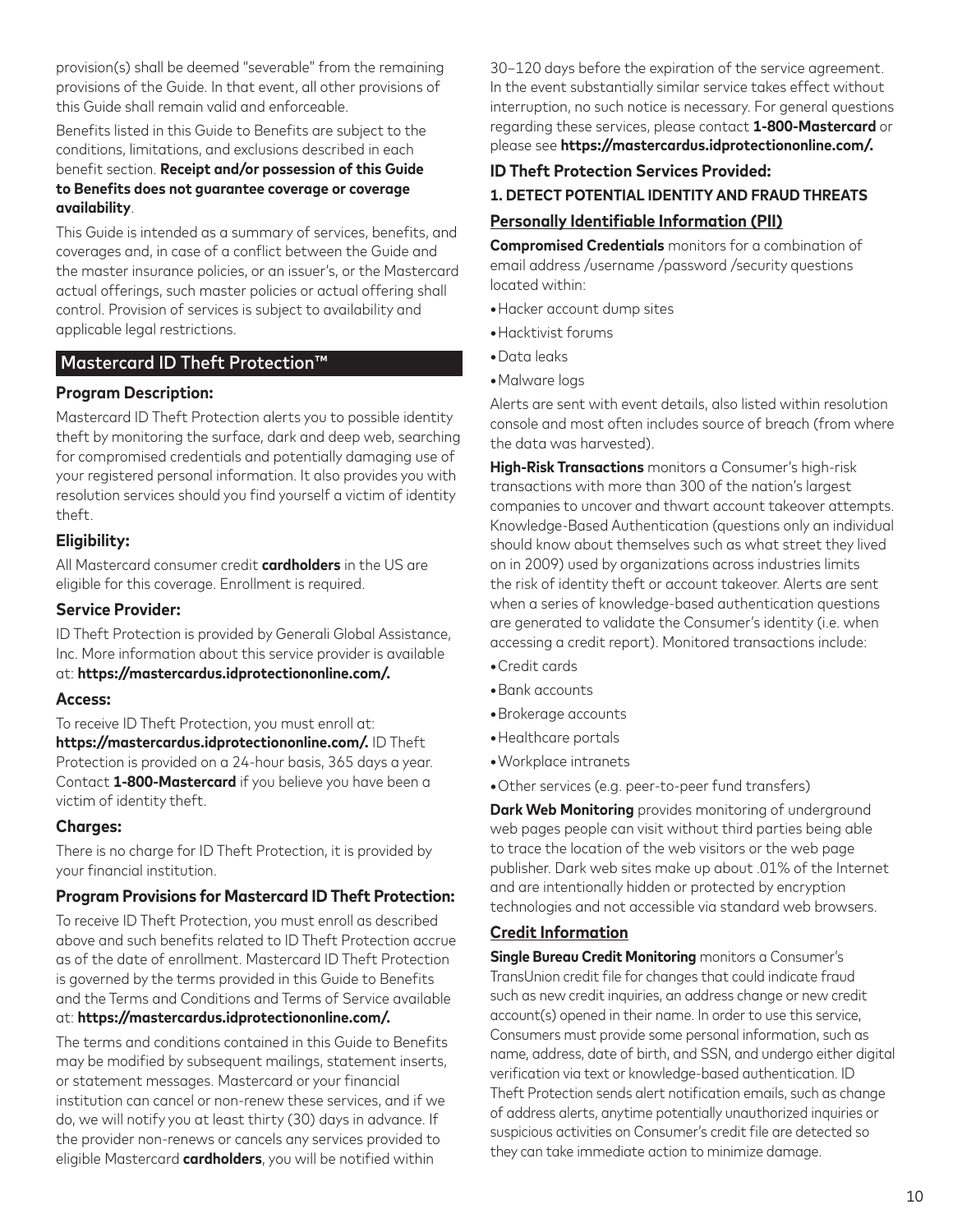# **Additional Information**

**Small Business ID Theft Protection** upgrades ID Theft Protection identity monitoring services by adding URL and Domain monitoring to the existing list of monitored items. URL and Domain monitoring searches for the Consumer's business URL and domain (limited to 10 domains) within corporate data breaches, malicious third-party botnets and criminal forums.

# **2. RECEIVE ALERTS OF SUSPICIOUS ACTIVITY**

- **•**Email Addresses
- **•**Debit/Credit Cards
- **•**Loyalty/Affinity Cards
- **•**Bank Account Numbers
- **•**Passport Numbers
- **•**Medical and Vehicle Insurance Cards
- **•**Drivers Licenses
- **•**National Identity Numbers/Social Security Numbers
- **•**New Lines of Credit
- **•**Address Changes

#### **3. RESOLVE IDENTITY THREATS WITH SELF-SERVICE RESOLUTION OR SPECIALIST SUPPORT**

**Self-Service ID Theft Resolution Kit** is a self-service resolution document which informs Consumers of the different forms of ID theft, and how to resolve each situation. Resolution tools in the kit include preventive measures, step-by-step guides and sample letters to be sent to collection agencies.

**Access to Resolutions Specialists** which assigns a personal case manager to help take care of everything.

**Self-Service ID Theft Wizard** provides step-by-step advice for many identity theft scenarios that Consumers may face. All ID Theft Protection users have access to the Identity Theft Protection Kit found in the Profile section of their portal, which explains the many forms of identity theft and provides protective measures anyone can take to limit their risk. The kit also contains a Federal Trade Commission sample affidavit form, as well as sample letter templates for filing disputes in cases of identity theft or fraud.

**Online Fraud Alerts** allow Consumers to place a statement on their credit report that instructs lenders to contact the Consumer before issuing new credit. This makes it more difficult for an identity thief to open new accounts in their name. When Consumers place a fraud alert with one bureau, the other two bureaus are informed, and the alert is then placed on all three bureau files. Fraud alert placement is free, and alerts stay on the Consumer credit files for one year.

## Mastercard Global Service™

Mastercard Global Service™ provides worldwide, 24-hour assistance with **Lost and Stolen Card Reporting, Emergency Card Replacement,** and **Emergency Cash Advance**.

Call Mastercard Global Service immediately to report your card lost or stolen and to cancel the account. If you need to make purchases or arrange for a cash advance, with your issuer's approval, you can receive a temporary card the next day in the United States, and within two business days almost everywhere else.

Remember, if you report your card lost or stolen, you will not be responsible for any unauthorized transactions on your account.

In the United States (including all 50 states, the District of Columbia, the U.S. Virgin Islands, and Puerto Rico) and Canada, call **1-800-307-7309**.

When out-of-country and in need of assistance, you can easily reach a specially trained Mastercard Global Service Representative who can help you 24 hours a day, 365 days a year, in any language. You can call toll-free from over 80 countries worldwide. Some of the key toll-free Mastercard Global Service telephone numbers are:

| Australia  1-800-120-113    Mexico 001-800-307-7309 |
|-----------------------------------------------------|
| Austria 0800-070-6138 Netherlands0800-022-5821      |
| France  0-800-90-1387    Poland0-0800-111-1211      |
| Germany0800-071-3542    Portugal 800-8-11-272       |
| Hungary 06800-12517 Spain 900-822-756               |
| Ireland  1-800-55-7378 United Kingdom 0800-96-4767  |
| Italy 800-870-866 Virgin Islands  1-800-307-7309    |
|                                                     |

For additional information, or for country-specific, toll-free telephone numbers not listed above, visit our website at **www.mastercard.com** or call the United States collect at **1-636-722-7111**.

# **Account Information and Card Benefits:**

When in the United States, contact your card issuer directly for account information and **1-800-Mastercard** for card benefits. When traveling outside the U.S., call Mastercard Global Service to access your card issuer for account information or to access any of your card benefits.

#### **ATM Locations:**

Call **1-877-FINDATM (1-877-346-3286)** to find the location of a nearby ATM in the Mastercard ATM Network accepting Mastercard®, Maestro®, and Cirrus® brands. Also, visit our website at **www.mastercard.com** to use our ATM locator. You can get cash at over two million ATMs worldwide. To enable cash access, be sure you know your Personal Identification Number (PIN) before you travel.

#### Mastercard Airport Concierge™

Your passport to the finer side of air travel.

Enjoy a 15% savings on Airport Meet and Greet services. Arrange for a personal, dedicated Meet and Greet agent to escort you through the airport on departure, arrival or any connecting flights at over 700 destinations worldwide 24 hours a day, 7 days a week, 365 days a year. There are also certain airports where you can be expedited through the security and/ or the immigration process. To reserve Mastercard Airport Concierge services visit **www.mastercard.com/airportconcierge** or consult your Travel Advisor.

This benefit may be subject to change without prior notice. Please call **1-800-Mastercard** for the latest benefit information.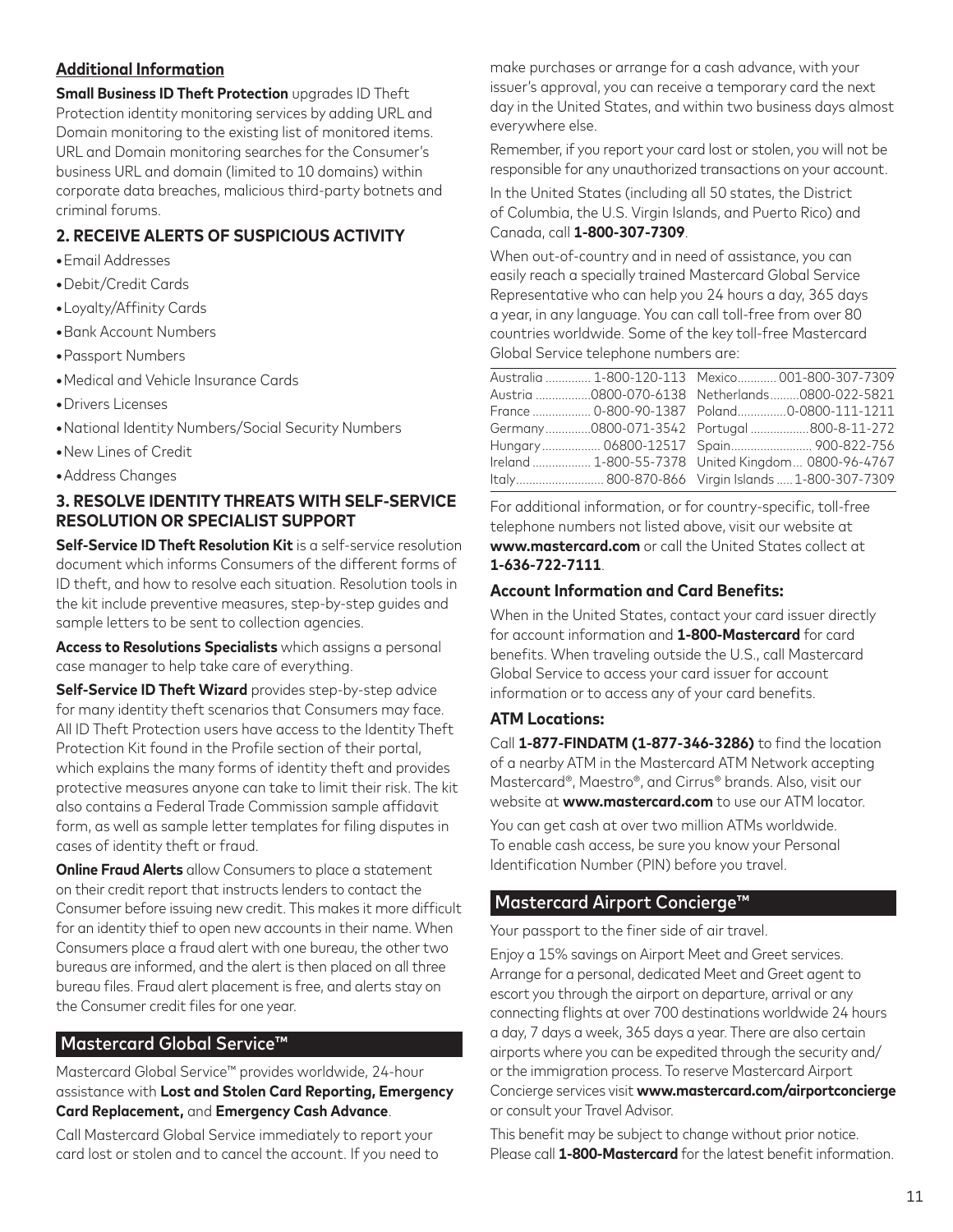# Account and Billing Information

**Important:** Contact your card-issuing financial institution directly for questions concerning your account, such as account balance, credit line, billing inquiries (including transaction exchange rates), merchant disputes, or information about additional services not described in this Guide. Your financial institution's phone number should be available on your monthly billing statement or on the back of your card.

# Worldwide Automatic Travel Accident & Baggage Delay

#### **THE PLAN**

As a Mastercard Cardholder, you, your spouse or domestic partner and unmarried dependent children will be automatically insured against accidental loss of life, limb, sight, speech or hearing while riding as a passenger in, entering or exiting any licensed common carrier, provided the entire cost of the passenger fare(s), less redeemable certificates, vouchers or coupons, has been charged to your Mastercard Card account. If the entire cost of the passenger fare has been charged to your Mastercard account prior to departure for the airport, terminal or station, coverage is also provided for common carrier travel (including taxi, bus, train or airport limousine); immediately, a) preceding your departure, directly to the airport, terminal or station b) while at the airport, terminal or station, and c) immediately following your arrival at the airport, terminal or station of your destination. If the entire cost of the passenger fare has not been charged prior to your arrival at the airport, terminal or station, coverage begins at the time the entire cost of the travel passenger fare is charged to your Mastercard account. This coverage does not include **Commutation**. **Commutation** is defined as travel between the Insured Person's residence and regular place of employment. **Common Carrier** means any land, water or air conveyance operated by those whose occupation or business is the transportation of persons without discrimination and for hire.

# **IMPORTANT DEFINITIONS**

**Accident** or **Accidental** means a sudden, unforeseen and unexpected event happening by chance. **Dependent Child(ren)** means those children, including adopted children and children placed for adoption, who are primarily dependent upon the Insured Person for maintenance and support and who are: 1) under the age of twenty-five (25) and reside with the Insured Person: or 2) beyond the age of twenty-five (25), permanently mentally or physically challenged, and incapable of self support; or 3) under the age of twenty-five (25) and classified as a full-time student at an institution of higher learning. **Domestic Partner** means a person designated in writing by the primary insured person, who is at least eighteen (18) years of age, and who during the past twelve (12) months: 1) has been in a committed relationship with the primary insured person; and 2) has been the primary insured person's sole spousal equivalent; and 3) has resided in the same household as the primary insured person; and 4) been jointly responsible with the primary insured person for each

other's financial obligation, and who intends to continue the relationship above indefinitely.

#### **THE BENEFITS**

The full Benefit Amount of \$1,000,000 is payable for accidental loss of life, two or more members, sight of both eyes, speech and hearing or any combination thereof. One half of the Benefit Amount is payable for accidental loss of: one member, sight of one eye, speech or hearing. **"Member"** means hand or foot. One quarter of the Benefit Amount is payable for the accidental loss of the thumb and index finger of the same hand. **"Loss"** means, with respect to a hand, complete severance through or above the knuckle joints of at least 4 fingers on the same hand; with respect to a foot, complete severance through or above the ankle joint. The Company will consider it a loss of hand or foot even if they are later reattached. **"Benefit Amount"** means the Loss amount applicable at the time the entire cost of the passenger fare is charged to the eligible Mastercard account. The loss must occur within one year of the accident. The Company will pay the single largest applicable Benefit Amount. In no event will duplicate request forms or multiple charge cards obligate the Company in excess of the stated Benefit Amounts for any one loss sustained by any one individual insured as the result of any one accident. In the event of multiple accidental deaths per account arising from any one accident, the Company's liability for all such losses will be subject to a maximum limit of insurance equal to three (3) times the Benefit Amount for loss of life. Benefits will be proportionately divided among the Insured Persons up to the maximum limit of insurance.

#### **BAGGAGE DELAY**

We will reimburse the Insured Person up to the Daily Benefit Amount of \$100 per day for three (3) days in the event of a Baggage Delay. Our payment is limited to expenses incurred for the emergency purchase of essential items needed by the Insured Person while on a covered trip and at a destination other than the Insured Person's primary residence. Essential items not covered by Baggage Delay include, but are not limited to: 1) contact lenses, eyeglasses or hearing aids; 2)artificial teeth, dental bridges or prosthetic devices; 3) tickets, documents, money, securities, checks, travelers checks and valuable papers; or 4) business samples; The Baggage Delay Benefit Amount is excess over any other insurance (including homeowners) or indemnity (including any reimbursements by the airline, cruise line, railroad, station authority, occupancy provider) available to the Insured Person. **Baggage Delay** means a delay or misdirection of the Insured Person's Baggage by a Common Carrier for more than four (4) hours from the time the Insured Person arrives at the destination on the Insured Person's ticket.

#### **ELIGIBILITY**

This travel insurance plan is provided to Mastercard cardholders automatically when the entire cost of the passenger fare(s) are charged to a Mastercard account while the insurance is effective. It is not necessary for you to notify your financial institution, the administrator or the Company when tickets are purchased.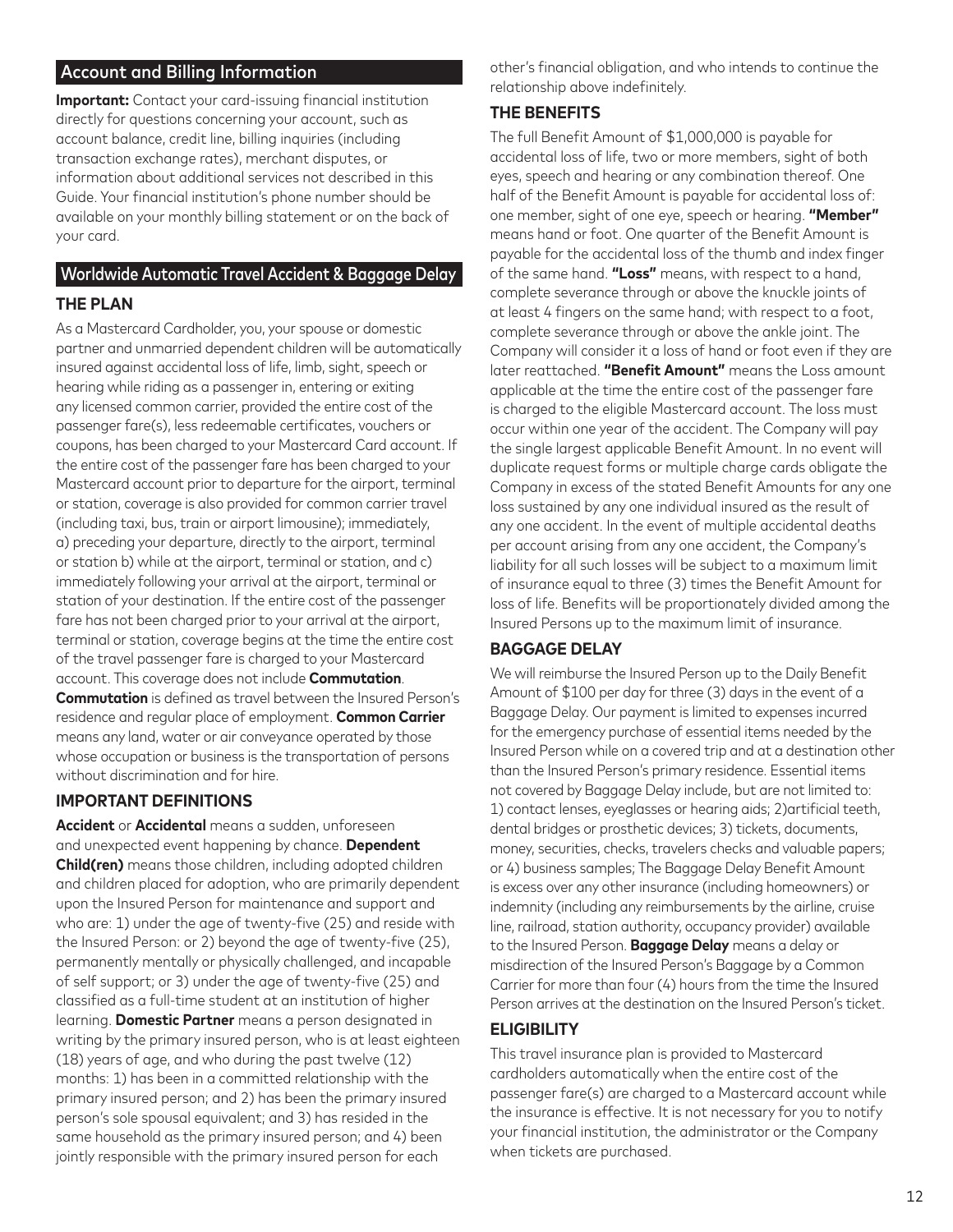# **THE COST**

This travel insurance plan is provided at no additional cost to eligible Mastercard cardholders. Your financial institution pays the premium for this insurance.

#### **BENEFICIARY**

The Loss of Life benefit will be paid to the beneficiary designated by the insured. If no such designation has been made, that benefit will be paid to the first surviving beneficiary in the following order: a) the Insured's spouse, b) the Insured's children, c) the Insured's parents, d) the Insured's brothers and sisters, e) the Insured's estate. All other indemnities will be paid to the Insured.

#### **EXCLUSIONS**

This insurance does not cover loss resulting from: 1) an Insured's emotional trauma, mental or physical illness, disease, pregnancy, childbirth or miscarriage, bacterial or viral infection (except bacterial infection caused by an accident or from accidental consumption of a substance contaminated by bacteria), or bodily malfunctions; 2) suicide, attempted suicide or intentionally self inflicted injuries; 3) declared or undeclared war, but war does not include acts of terrorism; This insurance also does not apply to an accident occurring while an Insured is acting or training as a pilot or crew member, but this exclusion does not apply to passengers who temporarily perform pilot or crew functions in a life threatening emergency.

# **CLAIM NOTICE**

Written claim notice must be given to the Company within 20 days after the occurrence of any loss covered by this policy or as soon as reasonably possible. Failure to give notice within 20 days will not invalidate or reduce any otherwise valid claim if notice is given as soon as reasonably possible. **CLAIM FORMS:** When the Company receives notice of a claim, the Company will send you forms for giving proof of loss to us within 15 days. If you do not receive the forms, you should send the Company a written description of the loss. **CLAIM PROOF OF LOSS:** Complete proof of loss must be given to us within 90 days after the date of loss, or as soon as reasonably possible. Failure to give complete proof of loss within these time frames will not invalidate any otherwise valid claim if notice is given as soon as reasonably possible and in no event later than 1 year after the deadline to submit complete proof of loss. **CLAIM PAYMENT:** For all benefits, the Company will pay you or your beneficiary the applicable benefit amount within 60 days after complete proof of loss is received and if you, the Policyholder and/or the beneficiary have complied with all the terms of this policy

#### **HOW TO FILE A CLAIM**

To file a claim please call **1-800-Mastercard**. Claims are processed by the Claim Administrator, Crawford and Company. Complete all items on the required claim form, attach all appropriate documents, and mail or fax to: Crawford and Company, P.O. Box 4090, Atlanta, GA 30302, Fax Number 855-830-3728. Once a claim number is assigned, supporting documentation for the claim can also be submitted through Myclaimsagent.com.

#### **EFFECTIVE DATE**

This insurance is effective on the date that you become an eligible cardholder; and will cease on the date the Master Policy 6477-44-67 is terminated or on the date your account ceases to be eligible, whichever occurs first.

As a handy reference guide, please read this and keep it in a safe place with your other insurance documents. This description of coverage is not a contract of insurance but is simply an informative statement of the principal provisions of the insurance while in effect. Complete provisions pertaining to this plan of Insurance are contained in the master policy on file with the Policyholder: Financial Customer Insurance Trust. If this plan does not conform to your state statutes, it will be amended to comply with such laws. If a statement in this description of coverage and any provision in the policy differ, the policy will govern.

Answers to specific questions can be obtained by writing the Plan Administrator: Direct Marketing Group 13265 Bedford Avenue, Omaha, NE 68164



Plan Underwritten By Federal Insurance Company a member insurer of the Chubb Group of Insurance Companies 9931 South 136th Street, Suite 100, Omaha, NE 68138